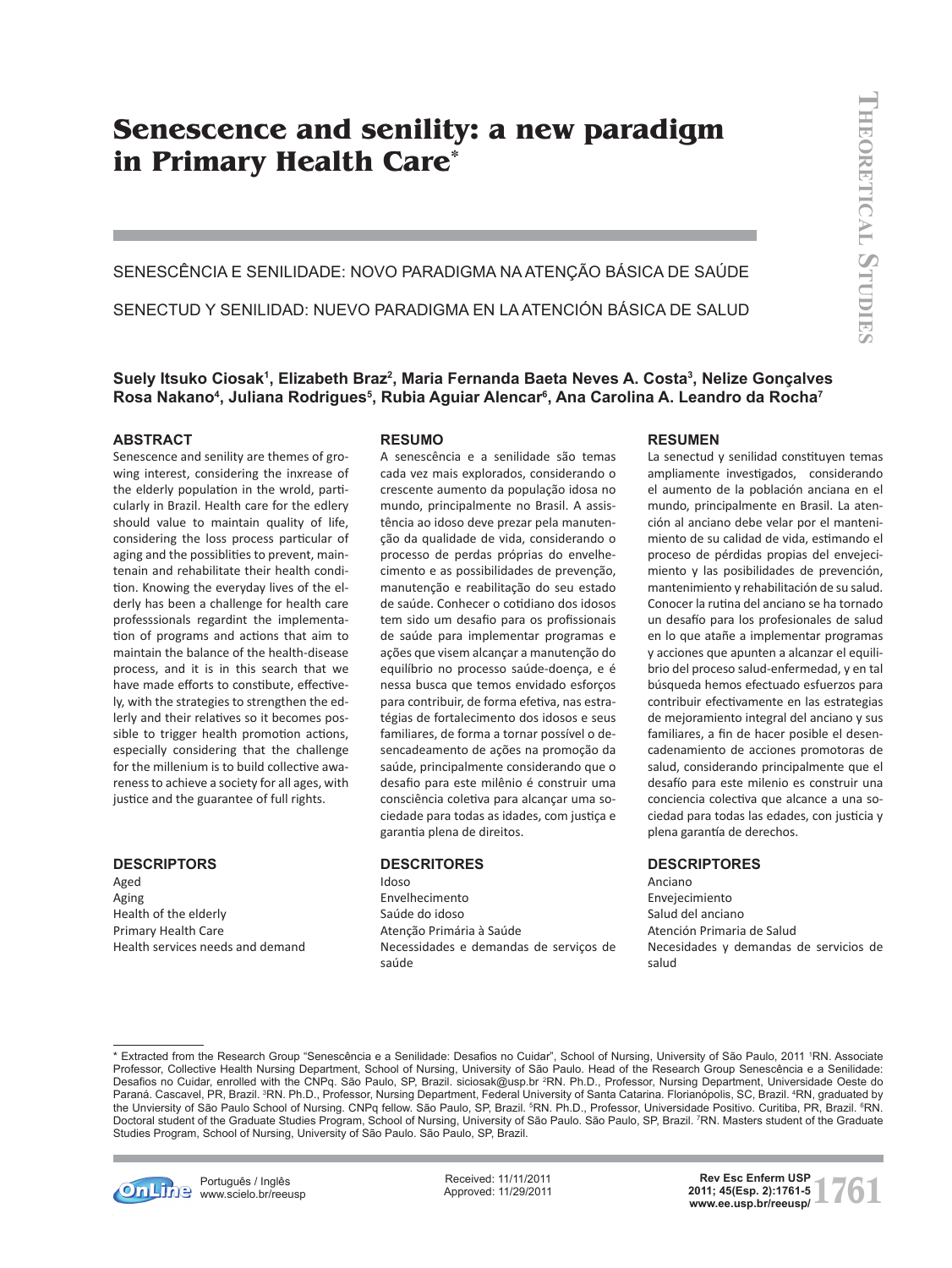

# **INTRODUCTION**

Becoming old is a natural process that involves gradual and inevitable changes related to aging and occurs despite the individuals' good health or healthy and active life style. In humans, this progressive phenomenon, in addition to triggering an organic wearing down of the body, causes alterations in the cultural, social and emotional aspects affecting an individual's life.

The World Health Organization (WHO) considers aging a

sequential individual cumulative irreversible universal and non-pathologic process of a mature organism's deterioration, occurring to all members of a certain species, in such a way that time makes them less capable of facing environmental stress

and, therefore, introduces the possibility of death. In addition, the WHO states that the age delineating an adult individual and a senior citizen is 65 years in developed nations and 60 years in developing countries. Therefore, population aging is a consequence of development $(1)$ .

The proportional growth in the population of senior

citizens, added to a decrease in birth rates and the technological and therapeutic developments in the treatment of disease, especially chronic diseases (NCDs), influence the aging trend. This has resulted in a change in the age structure of the population, especially in Brazil, with the consequent increase in the number of individuals older than 60 years, as a result of the population aging that occurred within a short period of time, highly impacting the health system.

Aging is something that occurs gradually over a lifetime, considering that individuals start aging as soon as they are born<sup>(2)</sup>. However, when bio-functional aspects are considered, aging starts within the second decade of life, although the effects may not yet be perceived. At the end of the third decade the first functional and structural alterations appear, and after the fourth decade, there is a loss of approximately 1% of function/year, in different organic systems<sup>(3)</sup>.

Normal aging is connected to the ability of individuals to adjust to environmental stressors. Therefore, every individual ages differently, depending on variables such as gender, origin, the place in which he/she lives, size of the family and abilities and experiences in life. Exposure to stress or tobacco, lack of exercise and appropriate nutrition are other contributing factors that determine the quality and speed of the aging process $(4)$ .

Aging and illness cannot be seen as intimately dependent or connected factors; however, there is a higher vulnerability to becoming ill, or in other words, a predisposition to illness<sup>(5)</sup>.

Senior citizens' health and quality of life, more than other age groups, are influenced by multiple factors: physical, psychological, social and cultural. Evaluating and promoting the health of senior citizens means considering variables from distinct knowledge fields using interdisciplinary and multidimensional interventions.

Health care for senior citizens must strive to maintain quality of life, considering the common and frequently lost functions in aging and the preventive, maintenance and rehabilitation processes involved, dependent upon the individual's health status.

Considering that the health-illness process is a complex phenomenon, socially determined and guided by biologic, psychological, cultural, economic, and political conditionings, the health needs of senior citizens reflect multiple dimensions of reality and regard the singularity of health or illness phenomena affecting individuals and their families<sup>(6-7)</sup>.

As with other human needs, health needs are socially and historically determined and lie between nature and culture; in other words, they not only regard the conservation of life, but also the implementation of a project in

> which individuals, standing between the private and the generic, are progressively humanized<sup>(8)</sup>.

Despite these considerations, in western society, concern regarding aging in the population and its psychological, social and economic consequences are recent and care has been guided and limited to meeting biological needs for food, physical health and housing.

Health care, as a social practice, is organized to provide for health needs; however, it may or may not correspond to the real needs of social groups, since the relationship between health needs and care practices may not be connected, learned from economic, political and ideological meanings, captured in its history and in real societies. Interventions may be reinforced by the results they produce, or by the ability to produce positive changes in the health-illness profile of a certain population. This second perspective refers to the understanding and evaluation of characteristics and the practices resulting in health due to their utility, viability, accuracy and ethics.

Since health advances and technology have made it possible for people to reach more advanced ages in better relative health, active and healthy aging is the great objective in this process. If health is broadly considered, changes that produce a more favorable social and cultural environment in the current context of the elderly population are needed<sup>(9)</sup>.

The idea that age is dominated by illness is not always the reality. Even though the elderly population is faced

Normal aging is connected to the ability of individuals to adjust to environmental stressors.

and the control of the control of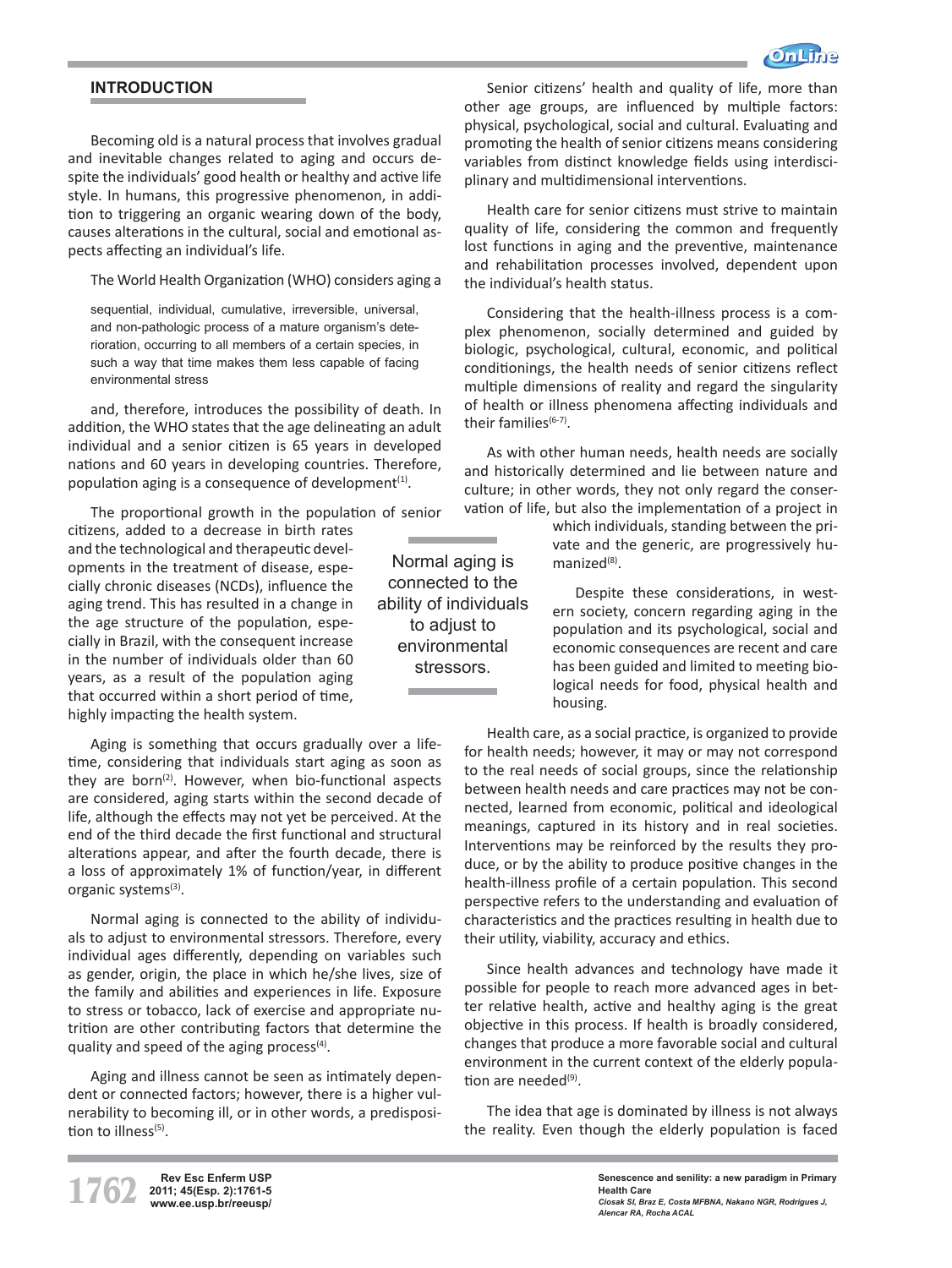

with physical, economic, social and psychological changes and losses, maintaining activities, social belonging and family commitment favor a healthy aging process.

In the search for better conditions to assist senior citizens and concerned with the increase in this population within the Brazilian society, the Senior Citizen Statute (Law No. 10.741, of October 2003) represents a great progress in legislation, although there is still a great gap between what is needed and the reality $(10)$ .

Acknowledging and dealing with the health needs of seniors are strictly connected to the primary principles of the National Health System (*Sistema Único de Saúde* - SUS), especially regarding the concepts of integrality and equity, as they require efforts to provide care to meet these needs from the health teams, requiring articulated and complementary actions in the *care provided by each professional, from each team and the health services network*(11). This network depends on the updated, concrete and specific information from various segments of the community.

Facilitating the access of the elderly population to health services, mainly through Primary Care, and considering their limitations, must be the health professionals'  $concern<sup>(12-13)</sup>$ .

## *Striving to learn about the senior citizens' daily life*

Regarding senior citizens' health, there are many aspects to be considered. On the one hand is aging as a progressive process of decreasing functional resources – senescence – and on the other hand, the development of a pathologic condition due to emotional stress, accident or illness – senility $(1)$ . Both require interventions from health professionals, with focused actions for this population segment.

The greatest challenge in the care of senior citizens is to contribute to rediscovering possibilities of living their lives with the highest possible quality, despite progressive limitations. The possibility of accomplishing it increases as society considers the social and family context and is able to acknowledge the potential and value of these senior citizens, since part of their difficulties are related to a culture that diminishes and limits their potentialities.

The importance of this research *Senescence and Senility: Challenges in Health Care* lies in the search for daily interactions with senior citizens who come to the health units, or remain in their home, enabling the development of programs and interventions for health professionals with a view to reaching an understanding regarding the caring experience, striving for balance in the health-illness process. Therefore, many themes have been elected as research subjects; among these, integrality in health care for senior citizens, health grievances, coping with chronic diseases and home care services stand out.

Since the organization of the health system is connected to political, administrative, managerial, socio-economic and cultural factors, among others, the implementation and consolidation of SUS has revealed difficulties in how the health services and practices are organized locally for providing care to meet the health needs of the population. This makes difficult confirming its primary principles, as universal access, equity, integrality, problem-solving, decentralization, and social control<sup>(14)</sup> are all desired principles which can be difficult to judge regarding the senior citizen population $(12)$ .

With a view to understanding these dynamics and the mechanisms involved in the processes of care for senior citizens, and knowing that evaluating local health systems functioning was intended, with its concrete experiences in management, including managers and workers of Family Health Teams (FHT), this study set forth to examine this population through integrality, especially where the growth of this population stands out, as is the case in the city of Santos, SP. We observed that, despite the difficulties of deploying SUS and, consequently, programs that provide for the senior citizens' needs, the intentions of managers and all FHTs are aimed at meeting these needs, with an effort made to provide care to this population seg $ment<sup>(13)</sup>$ .

An increase in trauma affecting senior citizens is a situation that attracts the attention of health care mangers, since, apart from the resulting injury, they are added to common degenerative diseases in this age bracket that compromise seniors' recovery and reinsertion back into society. Searching for preventive measures for trauma, especially trauma related to falls, very common among senior citizens, was the objective of another investigation that pointed out gender, continuous use of medications, vision and hearing problems, and the presence (or absence) of a caretaker as risk factors for falls<sup>(15)</sup>. Indicators such as the increase in sexually transmitted diseases (STD/ AIDS) in senior citizens is another challenging factor that Primary Care (PC) faces, since sexuality in this population segment is neglected. Little is invested in prevention and control of STDs in seniors, resulting in an increase not only in the occurrences of these health conditions, but also in late diagnoses $(16-17)$ . Our investigations have observed the unpreparedness of health professionals in approaching the subject with seniors, and little investment in education and prevention has been made, indicating that the stigma regarding STDs and the mechanisms for prevention<sup>(16)</sup> still exist.

Many senior citizens have chronic health conditions that require constant attention. These chronic conditions tend to appear more commonly in old age and are frequently associated with other conditions (comorbidities). Although not fatal, they tend to significantly compromise the senior citizens' quality of life<sup>(9)</sup>. Identifying ways of dealing with them is another theme that interests us.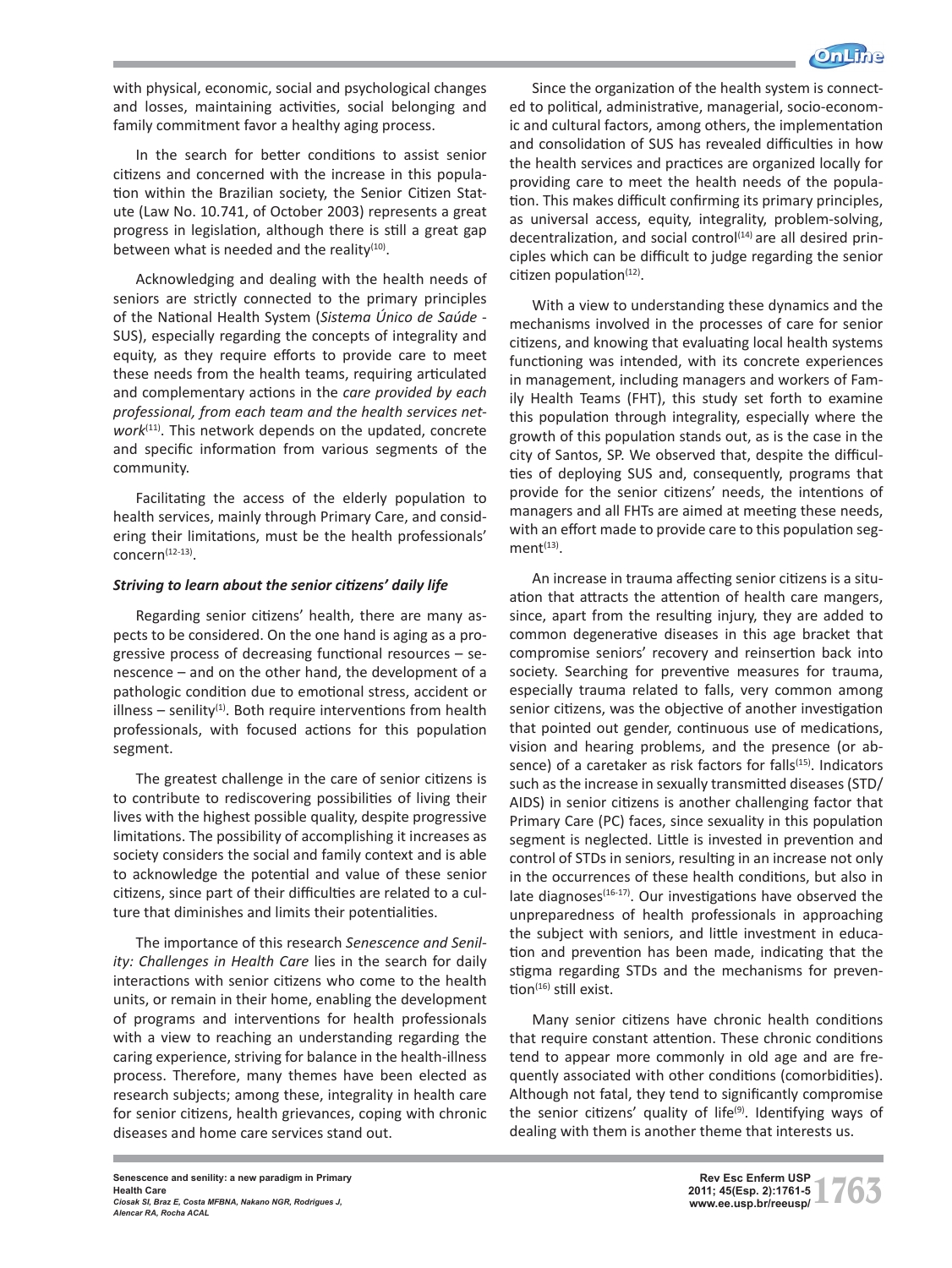

We observed that, although health professionals do not broadly use this approach, spirituality, religiousness and faith positively affect how individuals cope with a chronic disease and its impact, strengthening senior citizens' resilience and improving their quality of life<sup>(18)</sup>.

Avoiding hospital care and turning to non-institutionalized care has become a common practice. Since there is a policy for senior citizens, but no governmental program aimed at assisting individuals caring for senior citizens, and also due to the bankruptcy of the pensions and benefits system, the family is gradually becoming one of the only resources for caring for dependent senior citizens.

At home, the family is already physically, emotionally and spiritually developed; where interpersonal relations are established, there may be crisis and conflicts. In coping with illness, the family requires support, with a view to overcoming, adjusting and increasing self-help and care relations<sup>(19)</sup>. Thus, some authors<sup>(20)</sup> state that, in each family and for each individual, the meanings for their experiences are unique; hence, their individuality and specific needs must be respected.

For the group of senior citizens who receive care at home, there may be another problem related to the caretaker. The role of caretaker, whether a family member or not, is fundamentally important in the care of the individual, particularly at home. In general, care responsibilities lay on the caretaker, rather than on other entities.

This challenging context was investigated, demonstrating that home care provided to an elder experiencing a health problem or condition, whether physical or mental, exposes the family to a series of significant challenges, especially due to the alterations in the family dynamics. As meeting the financial needs of the family is becoming more difficult with one income, women are leaving the home to enter the work force. This phenomenon is demonstrated by the increase in families composed only of senior citizens, women and small children. This new role in the life of females guides the family life towards senior citizens who have the responsibility of performing domestic tasks and caring for ill individuals $(21)$ .

The existence and magnitude of these problems, considered to be natural in the eyes of society, are triggered by unplanned situations or may even be planned among family members, resulting in the responsibility lying in the hands of a certain family member chosen by the others. The chosen member is not always given a choice in this responsibility, but may be forced into it due to the current situations of the other family members. Within this new situation, the family structure and routine changes, organized up until this point within certain patterns, mainly due to the limitations and dependency of the ill senior citizen. Therefore, the illness process does not affect only one person, but interferes in the whole dynamic of the family, especially when there are senior citizens taking

care of other senior citizens, exposing them to a series of significant challenges<sup>(21)</sup>.

It is becoming apparent that the need for support services for these families is now urgent. Studies emphasize human resources training in the area of health care for the purpose of developing population studies, mainly regarding the elderly population, pointing at the needs of family members for information regarding the illness, the elements required for caring for the ill individual and a social support network<sup>(22)</sup>.

In the search for a reduction in health problems resulting from the care of the elderly, strategies that can be implemented as training courses for caretakers and redirecting public health services in a way to support home care must be included, associated with an academic educational review for health professionals highly focused on the growing elderly population $(23-24)$ .

## **CONCLUSION**

It is the duty of health policies to contribute towards more people reaching advanced ages in the best possible health condition. Healthy and active aging is the great objective of this process. If health is broadly considered, changes in the current context of health care producing a more favorable social and cultural environment for the elderly population are needed.

As observed, there are many ways to search for knowledge and strengthen the care of senior citizens. Acknowledging these factors, involving values, beliefs, behaviors and practices of the population and health professionals, is essential to understanding the way in which health systems, more specifically the health work processes, are structured in order to acknowledge and deal with the health needs of this population.

Considering the shortage of available public resources in the health sector, strategies must be used to understand the weakening and strengthening processes affecting senior citizens, the family and the caretaker family member, with a view to making possible the health promotion and prevention of the health/illness balance process of these groups.

The health professional, in order to provide for the health needs of senior citizens, must be open to understanding them within their social-cultural context, strengthening their responsibility and acknowledge their limits, as well as their potentials.

The great challenge for this millennium is to build a collective conscience in such a way as to build a society for all ages, fully ensuring rights and justice for all, including senior citizens.